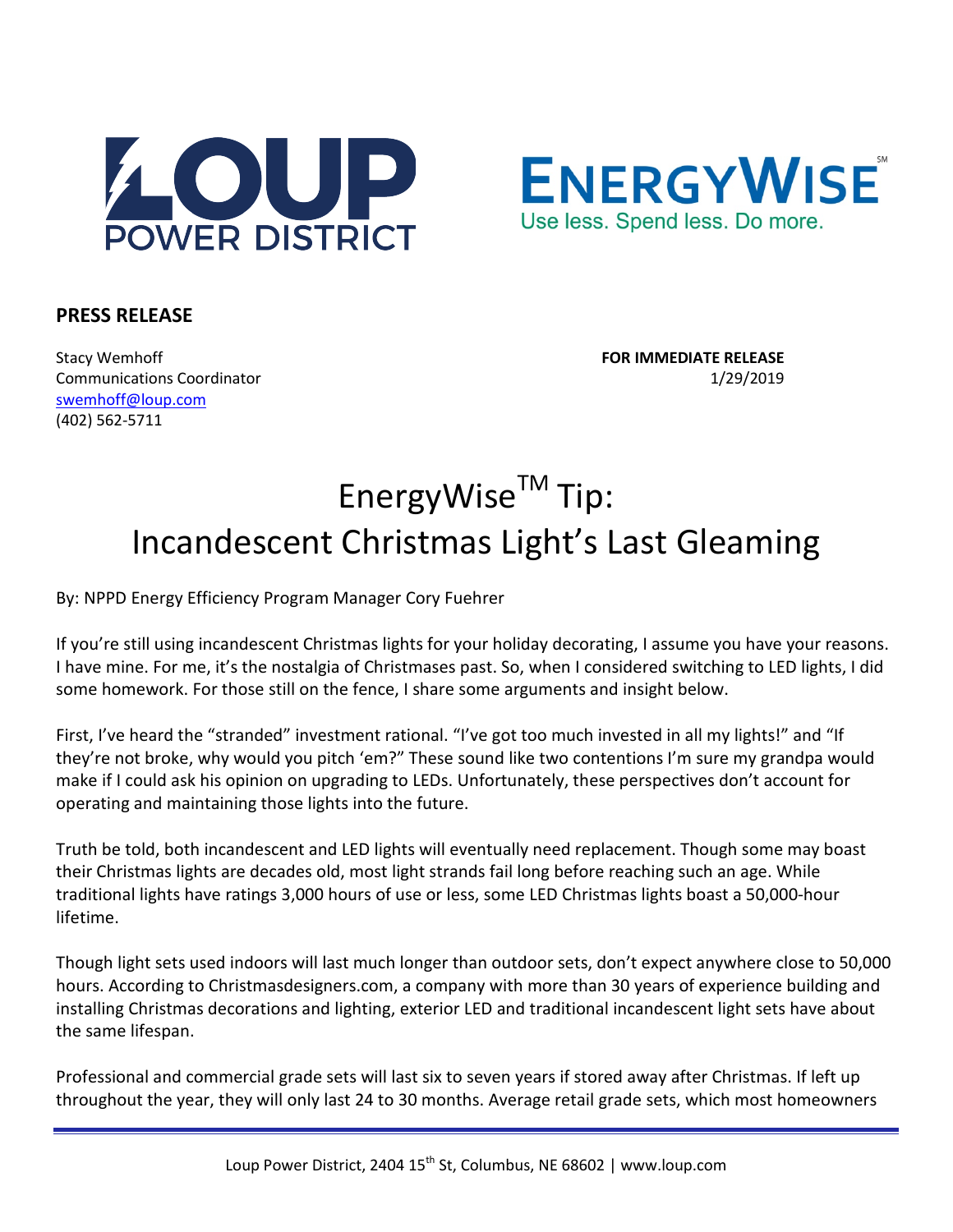buy, will last about three years when taken out of storage and displayed only during the holiday season. If left up year-round, retail grade sets are fortunate to last six to 12 months.

I've heard cost per strand makes LEDs unaffordable. Let's do some simple math. Assume my Christmas lights operate 12 hours-per-day for 30 days of the season. That's a total of 360 hours-a-year. Currently, a 100-bulb strand of traditional incandescent mini-lights costs about \$3 and requires 40 watts of electricity, while a 100 bulb strand of LED mini-lights costs from \$6 to \$12 and only requires six watts. If electricity costs \$0.12 per kilowatt-hour, the traditional incandescent mini-light sets each cost about \$1.73 to operate, while LED minilight sets only cost \$0.26. Energy savings pay for the new LED mini-lights in four to eight years. Not bad.

When I look at the large C9 lights for exterior lighting, a strand of 25 traditional incandescent lights will cost about \$12 to purchase and \$9.72 per season to operate. A new set of 25 LED C9 lights will only cost \$5 to \$10 per 25 lamps. More importantly, electricity to operate them will only cost \$0.09 per season! In other words, energy savings gained by upgrading to LED C9 lights will pay for each new LED replacement strand in about one season or less.

Others have complained LED Christmas lights are not as bright as incandescents. While this may be true when comparing individual bulbs, LEDs produce 10 times or more light than incandescent bulbs given the same amount of electricity. Moreover, multi-color LEDs tend to be more vibrant than incandescent Christmas lights, and they are available in many colors other than the traditional red, orange, yellow, green and blue. Even when selecting white lights, LEDs provide a choice of warm or cool white tones.

The most unusual rationalization I've heard for not upgrading to LED Christmas lights is safety. The person arguing this opinion pointed out some LEDs contain lead and other heavy metals that are toxic to humans. After listening to them, I pointed out most Christmas light manufacturers use lead in PVC insulation that insulates Christmas light wiring regardless of the lighting technology, albeit in trace amounts. That being said, LEDs and traditional incandescent Christmas lights are currently not considered toxic by law and can be disposed of in regular landfills.

If anything, LEDs provide greater safety than incandescent Christmas lights. Because of the heat they generate, incandescent bulbs must be made from glass, which can break and easily cut someone mishandling them. LEDs use plastic, which reduces accidental cutting hazards. As incandescent bulbs become hot, they can also become a fire hazard if operated too close to flammable substances. To the contrary, LEDs remain cool enough to touch even after hours of operation. The high operating temperature of incandescent lights is a direct result of the inefficient conversion of electricity to light. Consequently, incandescent Christmas lights can easily overload electrical circuits and must carry warnings and advise no more than five strands per circuit. By comparison, some LED sets state you can connect up to 50 strings without concern.

That brings me to my final justification for using incandescent Christmas lights: nostalgia. They bring back memories of being three years-old, then four the following year. I traveled with my parents for what seemed like hours as we made our way to grandpa and grandma's farm for the holidays. As we drove into the evening and came to the last mile, our car would crest the final hill. At that point, I would be overwhelmed at the glowing incandescent splendor of grandpa's luminary creations. Though still so far away, their brilliance cut through the night and made promise of the food, family and fun to be shared over the next few days. Their warm radiance assured security and love.